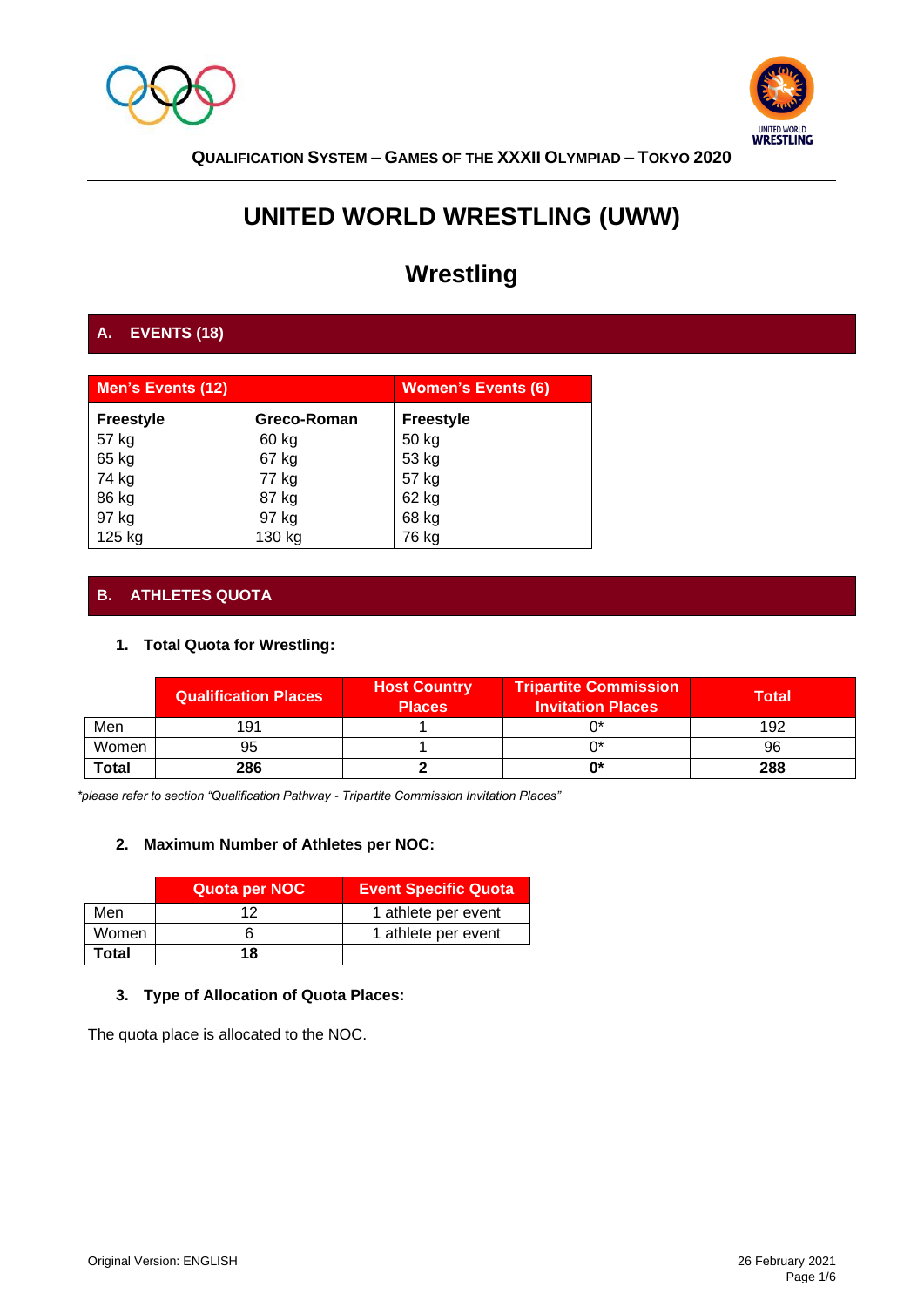



# **C. ATHLETE ELIGIBILITY**

All athletes must comply with the provisions of the Olympic Charter currently in force, including but not limited to, Rule 41 (Nationality of Competitors) and Rule 43 (World Anti-Doping Code and the Olympic Movement Code on the Prevention of Manipulation of Competitions). Only those athletes who comply with the Olympic Charter may participate in the Olympic Games Tokyo 2020 (the "**Olympic Games**").

#### **Age Requirements:**

All athletes participating in the Olympic Games Tokyo 2020 must be born:

- **-** On/or before 31 December 2002 (**19** years of age).
- **-** Athletes born between 01 January 2003 and 31 December 2003 will have to provide, at the medical control and weigh-in, a medical certificate and authorisation of a parent or legal guardian to UWW in case the athlete is not 18 years old at the time of competition.

#### **Additional IF Eligibility Criteria:**

To be eligible to participate in the qualifying events and in the Olympic Games Tokyo 2020, all athletes must hold a valid license issued by their National Federation and be recorded in UWW's Official database.

# **D. QUALIFICATION PATHWAY**

The qualification events are listed in hierarchical order of qualification.

#### **MEN / WOMEN**

For all the wrestling competitions that are part of the qualification system for the Olympic Games Tokyo 2020, the NOCs may enter a maximum of one (1) wrestler per weight category in each style.

| <b>Number of</b><br><b>Quota Places</b> | <b>Qualification Events</b>                                                                                                                                                                                                                                                                                                    |  |
|-----------------------------------------|--------------------------------------------------------------------------------------------------------------------------------------------------------------------------------------------------------------------------------------------------------------------------------------------------------------------------------|--|
|                                         | 1st phase: 2019 Senior World Championships                                                                                                                                                                                                                                                                                     |  |
|                                         | Only athletes whose NOC took part in the following Continental competitions will be able to<br>participate in the 2019 World Championship with the same number of athletes per style:                                                                                                                                          |  |
| 108                                     | Africa:<br>2019 Senior African Championships, Hammamet (TUN)<br>2019 Senior Pan-American Championships, Buenos Aires (ARG)<br>America:<br>2019 Senior Asian Championships, Xi'an (CHN)<br>Asia:<br>2019 Senior European Championships, Bucharest (ROU)<br>Europe:<br>2019 Senior Oceania Championships, Yona (GUM)<br>Oceania: |  |
|                                         | The first six (6) highest placed athletes in each of the 18 Olympic weight categories at the<br>2019 Senior World Championships will each qualify one (1) quota place for their NOC for<br>the 2020 Olympic Games.                                                                                                             |  |
|                                         | 2nd phase: 2020 and 2021 Continental Qualification Tournaments                                                                                                                                                                                                                                                                 |  |
|                                         | Only athletes of the continent concerned whose NOC took part in the 2020 Senior<br>Continental Championships (except for Oceania that is exempted of such obligation) will be                                                                                                                                                  |  |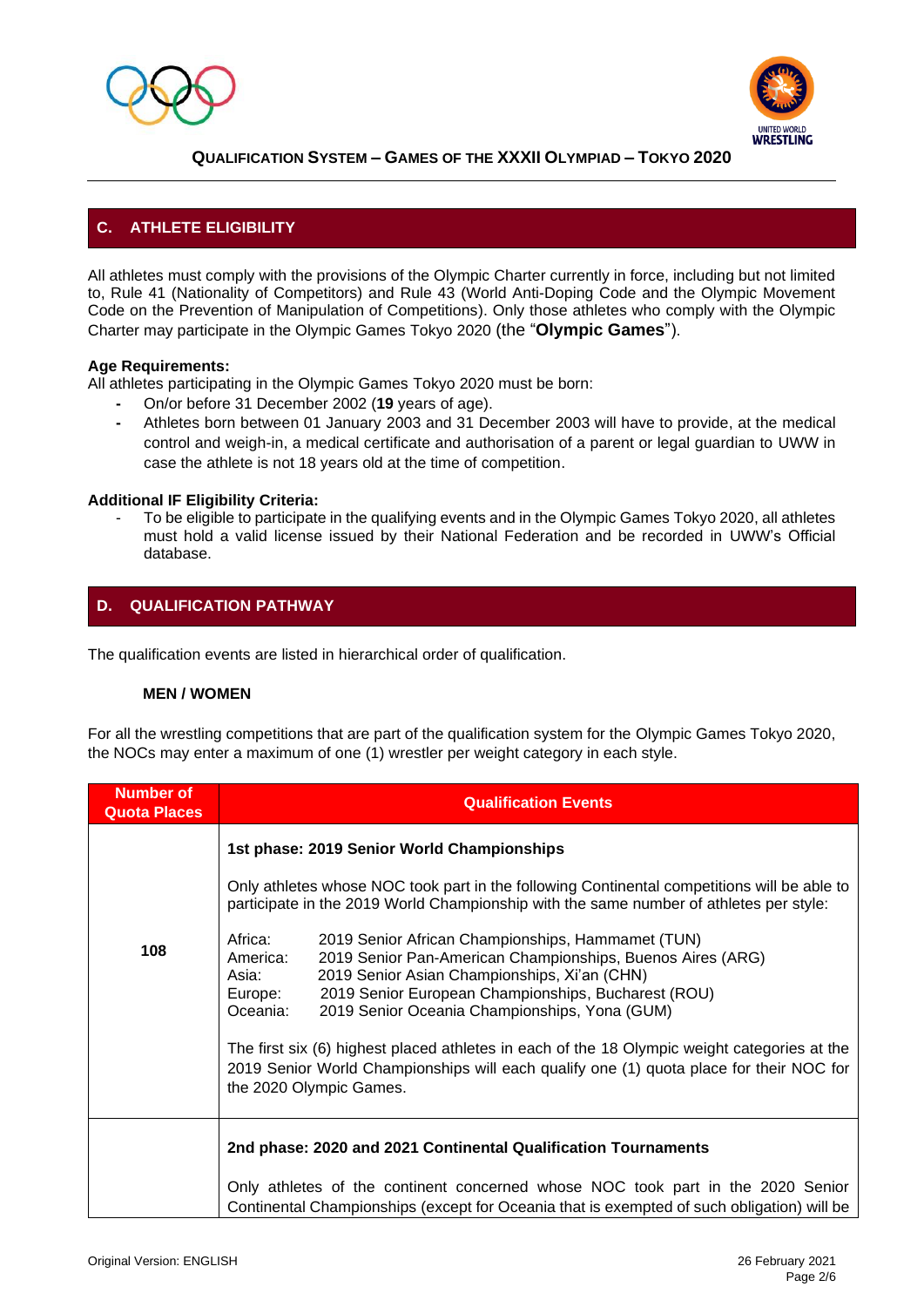



|                                              | able to participate in the Continental Qualification tournament with the same number of<br>athletes per style*                                                                                                                                                                                                                                                                                                                                                              |
|----------------------------------------------|-----------------------------------------------------------------------------------------------------------------------------------------------------------------------------------------------------------------------------------------------------------------------------------------------------------------------------------------------------------------------------------------------------------------------------------------------------------------------------|
| America: 36<br><b>Asia: 36</b><br>Europe: 36 | Each Continent will organize a specific Olympic Qualification Tournament with the exception<br>of Oceania and Africa which will have one (1) joined Qualification Tournament.                                                                                                                                                                                                                                                                                               |
| Oceania/Africa:<br>36                        | Athletes who qualified quota places for their NOC at the 2019 Senior World Championships<br>will not have the right to take part in the Continental qualification tournaments of this 2nd<br>phase. The NOCs/NFs will not be able to send other athletes in the weight categories in                                                                                                                                                                                        |
| <b>Total: 144</b>                            | which they have already qualified a quota place. The NOCs/NFs will not be able to<br>participate with more athletes than the number who took part in the 2020 Senior Continental<br>Championships.                                                                                                                                                                                                                                                                          |
|                                              | The two (2) highest placed athletes at each Continental Qualification tournament in each of<br>the 18 Olympic weight categories will qualify one (1) quota place each for their NOC for the<br>Olympic Games Tokyo 2020.                                                                                                                                                                                                                                                    |
|                                              | For the Asian Continental Qualification tournament, in case the Host Country (JPN) does<br>not obtain at least one (1) man and one (1) woman qualification place the highest ranked<br>Japanese athlete per gender across the weight categories will obtain the quota place<br>reducing the qualification places to 34 for Asia.                                                                                                                                            |
|                                              | *Due to the Corona Virus situation and the traveling restrictions applied by National<br>authorities of event hosts, UWW decided to allow the teams of CHN, PRK and TKM to<br>compete in the Asian Qualifier without having competed in the 2020 Senior Asian<br>Championships. Similarly, and for the same reasons, UWW decided to cancel the 2021<br>Oceania Championships and allow the Oceanian teams and athletes to compete in the<br>Continental Qualifier directly. |
|                                              | 3rd phase: 2021 World Qualification Tournament                                                                                                                                                                                                                                                                                                                                                                                                                              |
| 36                                           | Athletes who qualified quota places for their NOC at the 2019 Senior World Championships<br>and the 2020 and 2021 Continental Qualification tournaments will not have the right to take<br>part in this 3rd qualification phase. The NOCs/NFs will not be able to send other athletes in<br>the weight categories in which they have already qualified a quota place.                                                                                                       |
|                                              | All the other NOCs/NFs of all the continents may participate in this 3rd phase.                                                                                                                                                                                                                                                                                                                                                                                             |
|                                              | The two (2) highest placed athletes in each of the 18 Olympic weight categories will qualify<br>one (1) quota place each for their NOC for the Olympic Games Tokyo 2020.                                                                                                                                                                                                                                                                                                    |

# **HOST COUNTRY PLACES**

In case the Host Country has not qualified any quota places through the three (3) qualification phases. The Host Country has one (1) guaranteed quota place per gender, this will be allocated to the highest ranked Japanese athlete at the continental qualification event in Asia (see Phase 2 above).

In case Japan has the same rank in two (2) different events, Japan NOC has to determine which event they will enter an athlete.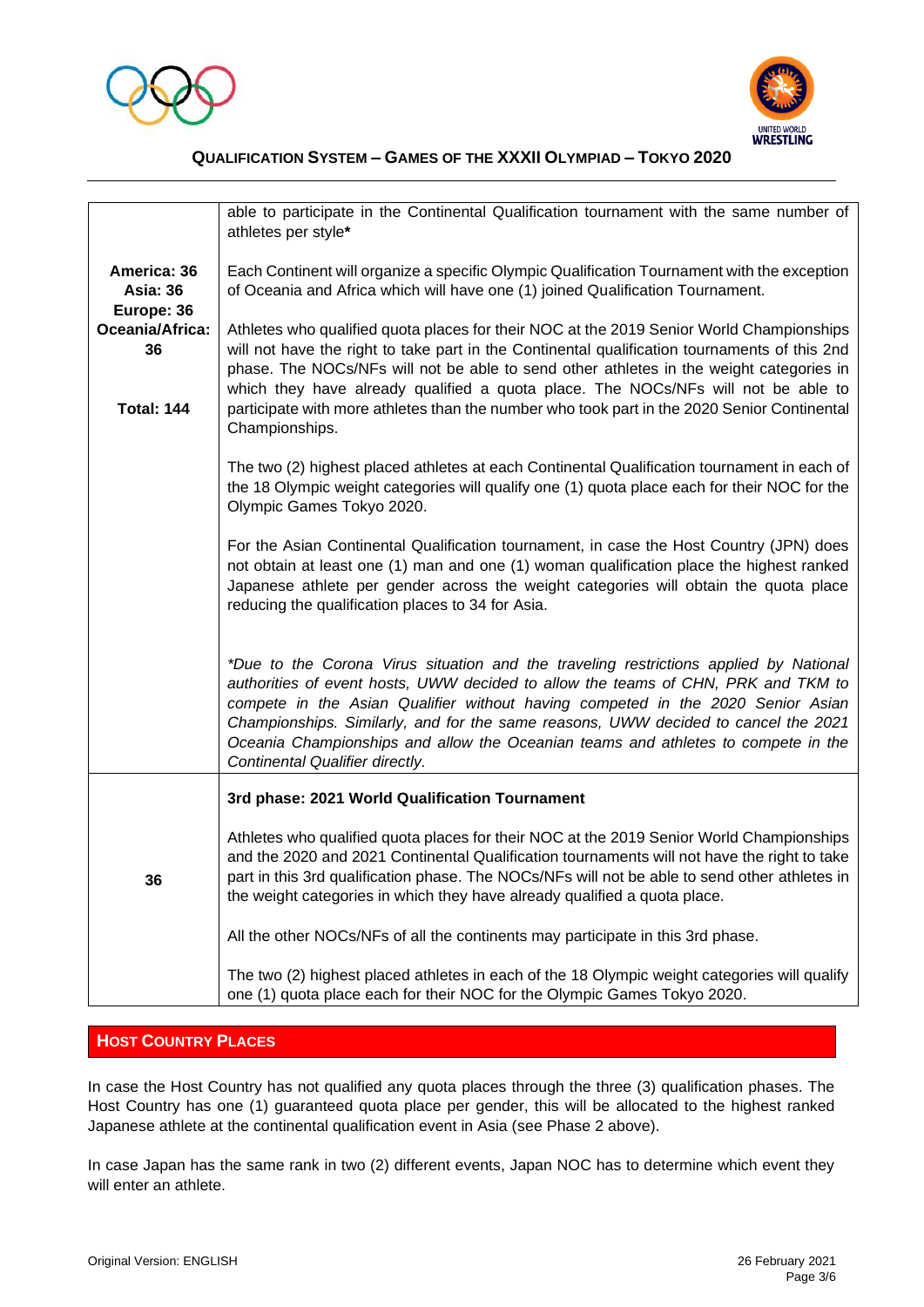



#### **TRIPARTITE COMMISSION INVITATION PLACES**

On 1 October 2019, the International Olympic Committee will invite all eligible NOCs to submit their requests for Tripartite Commission Invitation Places. The deadline for NOCs to submit their requests is 17 January 2020.

In Wrestling, no Tripartite Commission Invitation Places will be directly allocated as part of the athletes' quota. Tripartite Commission Places may be offered to NOCs within the reallocation process for unused qualification places in individual events, once the initial quota allocation has been completed, as described in paragraph **F. Reallocation of Unused Qualification Places**.

The Tripartite Commission will confirm, in writing, the allocation of invitation places to the relevant NOCs after the end of the qualification period for the concerned sport.

Detailed information on Tripartite Invitation places is contained in the *"Games of the XXXII Olympiad, Tokyo 2020 - Olympic Games Tripartite Commission Invitation Places - Allocation Procedure and Regulations*".

### **E. CONFIRMATION PROCESS FOR QUOTA PLACES**

#### **CONFIRMATION OF QUALIFICATION PLACES**

Following each qualification event, UWW will publish the results on its website [\(https://unitedworldwrestling.org/](https://unitedworldwrestling.org/) under the left menu – Governance – Games) and inform the respective NOCs of their allocated quota places.

The NOCs will then have two (2) weeks to confirm if they wish to use these quota places, as detailed in paragraph **G. Qualification Timeline.**

#### **CONFIRMATION OF HOST COUNTRY PLACES**

In case not previously qualified, the Host NOC has to confirm the use of the allocated quota places to UWW by the end of the qualification period.

# **F. REALLOCATION OF UNUSED QUOTA PLACES**

#### **REALLOCATION OF UNUSED QUALIFICATION PLACES**

If an allocated quota place is not confirmed by the NOC by the confirmation of quota place deadline or is declined by the NOC, the quota place will be reallocated in the same weight category to the NOC of the next best ranked athlete, not yet qualified, in the qualification event where the quota place was obtained, and respecting the maximum number of athletes per NOC specified in paragraph **B. Athletes Quota**.

If a weight category counts less than 8 athletes and the quota place has to be reallocated, it will be reallocated to the Tripartite Commission Invitation Places.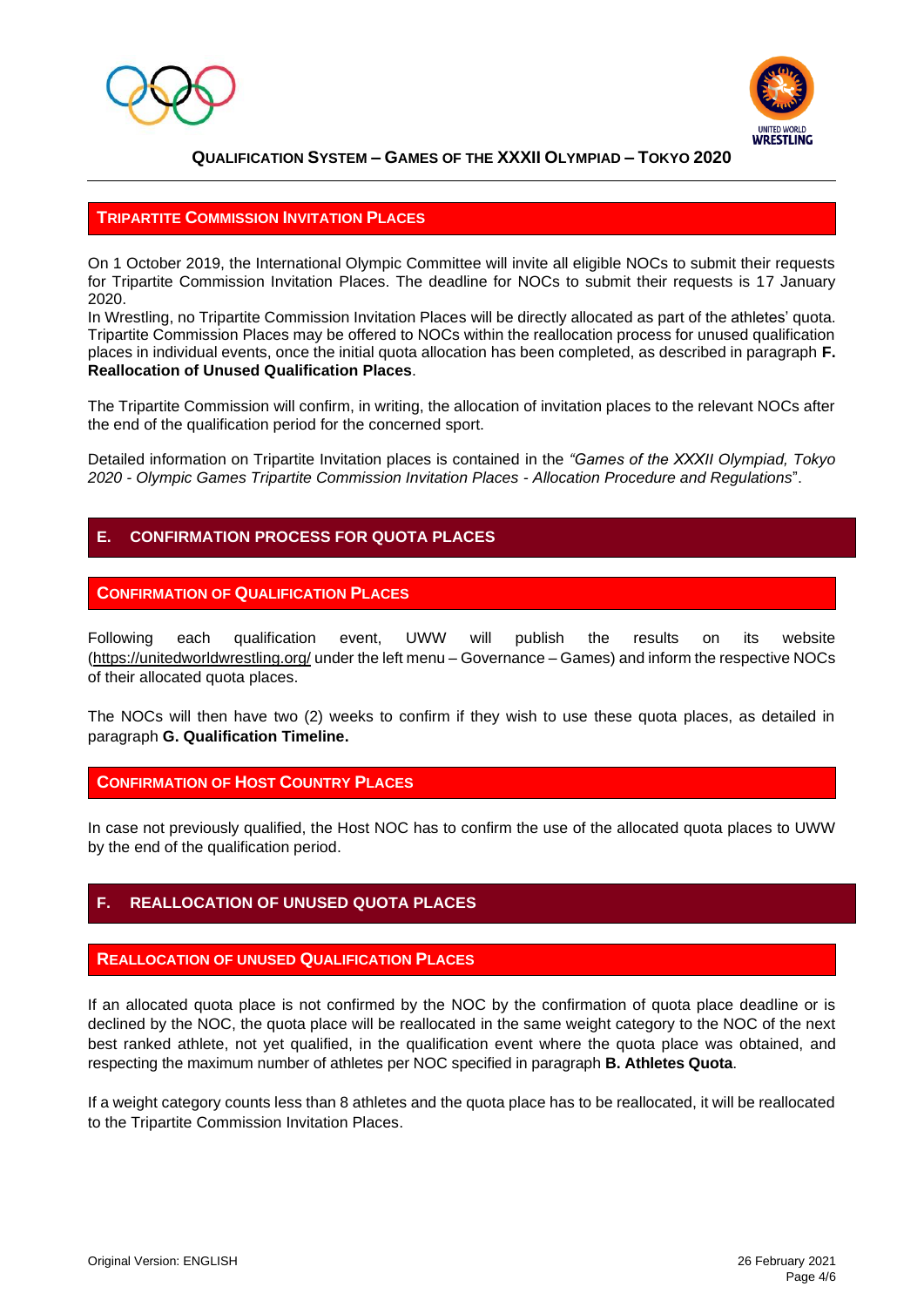



#### **REALLOCATION OF UNUSED HOST COUNTRY PLACES**

For each place obtained by the Host Country through the qualification phases or not used by the Host Country, the corresponding number of Host Country places will be reallocated to the Asian Continental Qualification tournament.

#### **REALLOCATION OF UNUSED TRIPARTITE COMMISSION INVITATION PLACES**

If the Tripartite Commission is not able to allocate a Tripartite Commission Invitation Place, UWW will reallocate it to the next highest ranked NOC/NF at the 2019 Senior World Championships across all events which has not qualified any quota place for the 2020 Olympic Games. In case of a tie, the NOC who scored the most Technical Points will get the quota place.

# **G. QUALIFICATION TIMELINE**

| <b>Date</b>            | <b>Milestone</b>                                                                                                         |
|------------------------|--------------------------------------------------------------------------------------------------------------------------|
| 14 September 2019 -    | <b>Qualifying Period</b>                                                                                                 |
| 9 May 2021             |                                                                                                                          |
| 14 - 22 September 2019 | 2019 World Championship, Nur-Sultan (KAZ)                                                                                |
| 25 September 2019      | UWW to inform NOCs/NFs of quota places obtained at the 2019 World<br>Championship                                        |
| 09 October 2019        | Deadline for the NOCs to confirm use of quota places obtained at the 2019<br>World Championship                          |
| 04 - 09 February 2020  | African Championships, Alger (ALG)*                                                                                      |
| 10 - 16 February 2020  | European Championships, Rome (ITA)*                                                                                      |
| 18 - 23 February 2020  | Asian Championship, New Delhi (IND)*                                                                                     |
| 06 - 09 March 2020     | Pan-American Championship, Ottawa (CAN)*                                                                                 |
| 13 - 15 March 2020     | Pan-American Continental Qualification Tournament, Ottawa (CAN)                                                          |
| 18 March 2020          | UWW to inform NOCs/NFs of quota places obtained at the Pan-American                                                      |
|                        | <b>Continental Qualification Tournament.</b>                                                                             |
| 01 April 2020          | Deadline for NOCs to confirm use of quota places obtained at the Pan-                                                    |
|                        | American Continental Qualification Tournament                                                                            |
| 31 January 2021        | Deadline for NOCs to submit their requests for Tripartite Commission                                                     |
|                        | <b>Invitation Places</b>                                                                                                 |
| 18 - 21 March 2021     | European Continental Qualification Tournament, Budapest (HUN)                                                            |
| 24 March 2021          | UWW to inform NOCs/NFs of quota places obtained at the European<br><b>Continental Qualification Tournament</b>           |
| 2-4 April 2021         | Oceania and African Continental Qualification Tournament, El Jadida<br>(MAR)                                             |
| 7 April 2021           | UWW to inform NOCs/NFs of quota places obtained at the Oceania and<br>African Continental Qualification Tournament.      |
| 7 April 2021           | Deadline for NOCs to confirm use of quota places obtained at the European<br><b>Continental Qualification Tournament</b> |
| 9-11 April 2021        | Asian Continental Qualification Tournament, Almaty (KAZ)                                                                 |
|                        | UWW to inform NOCs/NFs of quota places obtained at the Asian Continental                                                 |
| 14 April 2021          | <b>Qualification Tournament</b>                                                                                          |